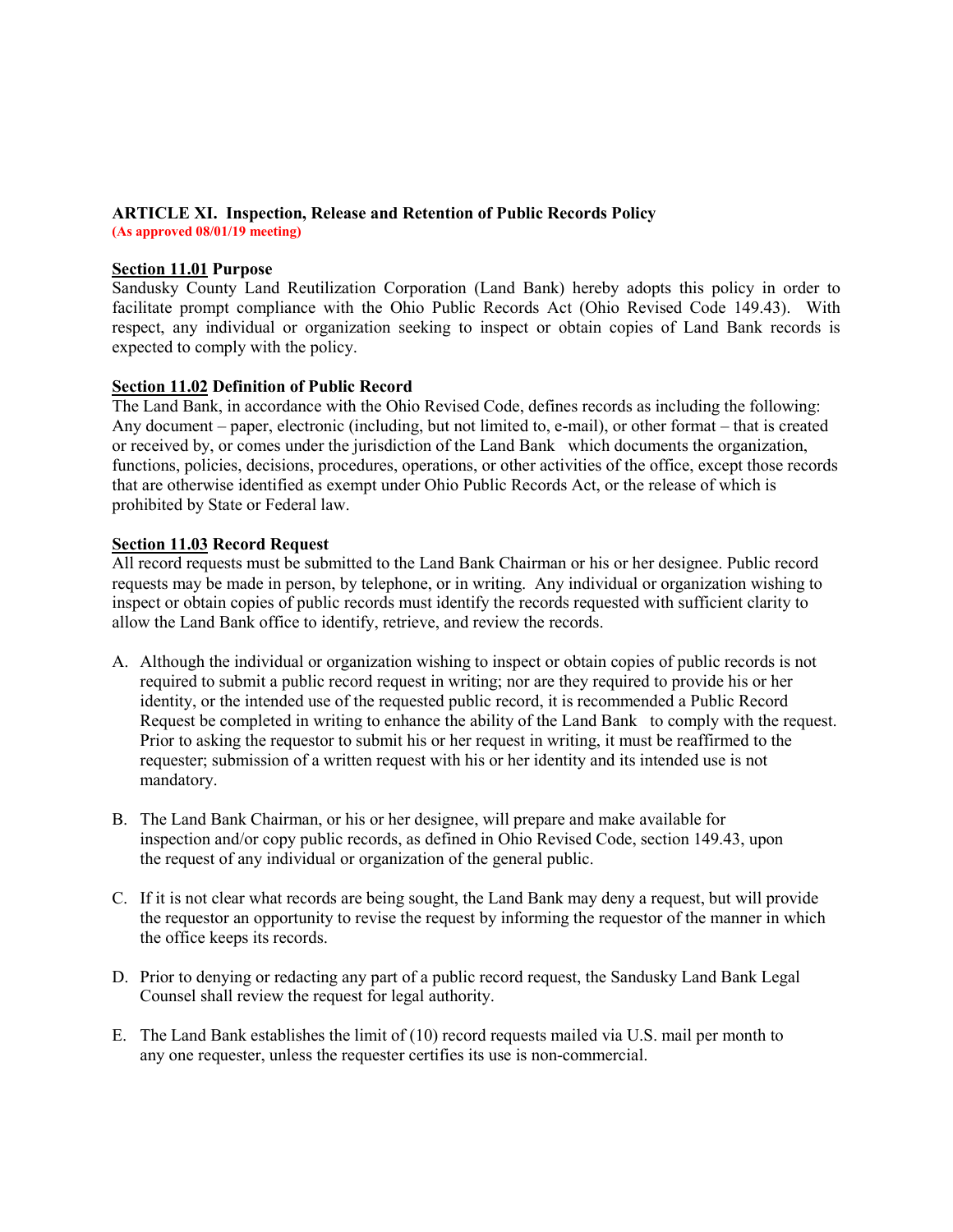F. The Land Bank, or his or her designee, has no responsibility to search for and retrieve records that contain ambiguous information that is of interest to a requestor. The Ohio Public Records Act requires the Land Bank to provide a copy of the information, as it currently exists.

#### **Section 11.04 Inspection Time**

Public records are to be available for inspection during regular Land Bank business hours, with the exception of published holidays. However, not all records are available for inspection upon demand. Ohio Public Records Act specifies public records must be made available for inspection *promptly*, and copies of public records must be made available within a *reasonable* period of time.

- A. "Prompt" and "reasonable" take into account the volume of records requested; the proximity of the location where the records are stored; and the necessity for any legal review of the records requested. Records must often be reviewed and non-public information redacted before inspection can be permitted.
- B. Any denial of a public record request must include an explanation, including legal authority. If portions of a record are public and portions are exempt, the exempt portions are to be redacted and the remaining portion released. If there are redactions, each redaction must be plainly visible and accompanied by a supporting explanation, including legal authority as outlined in the Ohio Revised Code. Any denial of a public record request or a redaction of certain information on a public record shall be documented with a copy forwarded to the requestor.
- C. Any inspection of records shall take place in the presence of the Land Bank Chairman, or his or her designee.
- D. Any and all copying of records shall take place by the Land Bank, or his or her designee.
- E. When a public record request is made to examine a personnel file, the employee, to the extent practicable, will be informed that his or her personnel records have been requested and, if known, the name of the individual making the request.
- F. If there is a question regarding whether the content of a requested record is a public record, the Land Bank Chairman, or his or her designee shall request an opinion from the Land Bank Legal Counsel. The individual or organization submitting the request shall be advised; Legal Counsel is reviewing the request to ensure the said Land Bank office does not improperly release protected and/or exempt information.

#### **Section 11.05 Record Retention**

All public records in the custody of the Land Bank shall be retained in accordance with the Records Retention Schedule (RC-2).

A. If a Schedule has not been established, the Land Bank shall maintain its public records indefinitely unless the retention period set forth in its appropriately enacted records retention schedule has expired. Public records shall not be removed, destroyed, mutilated, transferred, or otherwise damaged or disposed of, in whole or in part, unless in compliance with Ohio Revised Code and Ohio Historical Society's Local Government Records Program.

## **Section 11.06 Fees for Copying of Public Records**

A. The Land Bank will provide copies of records at cost - in accordance with said Land Bank Office's copy fee schedule. Fees must be paid in advance before copies will be provided.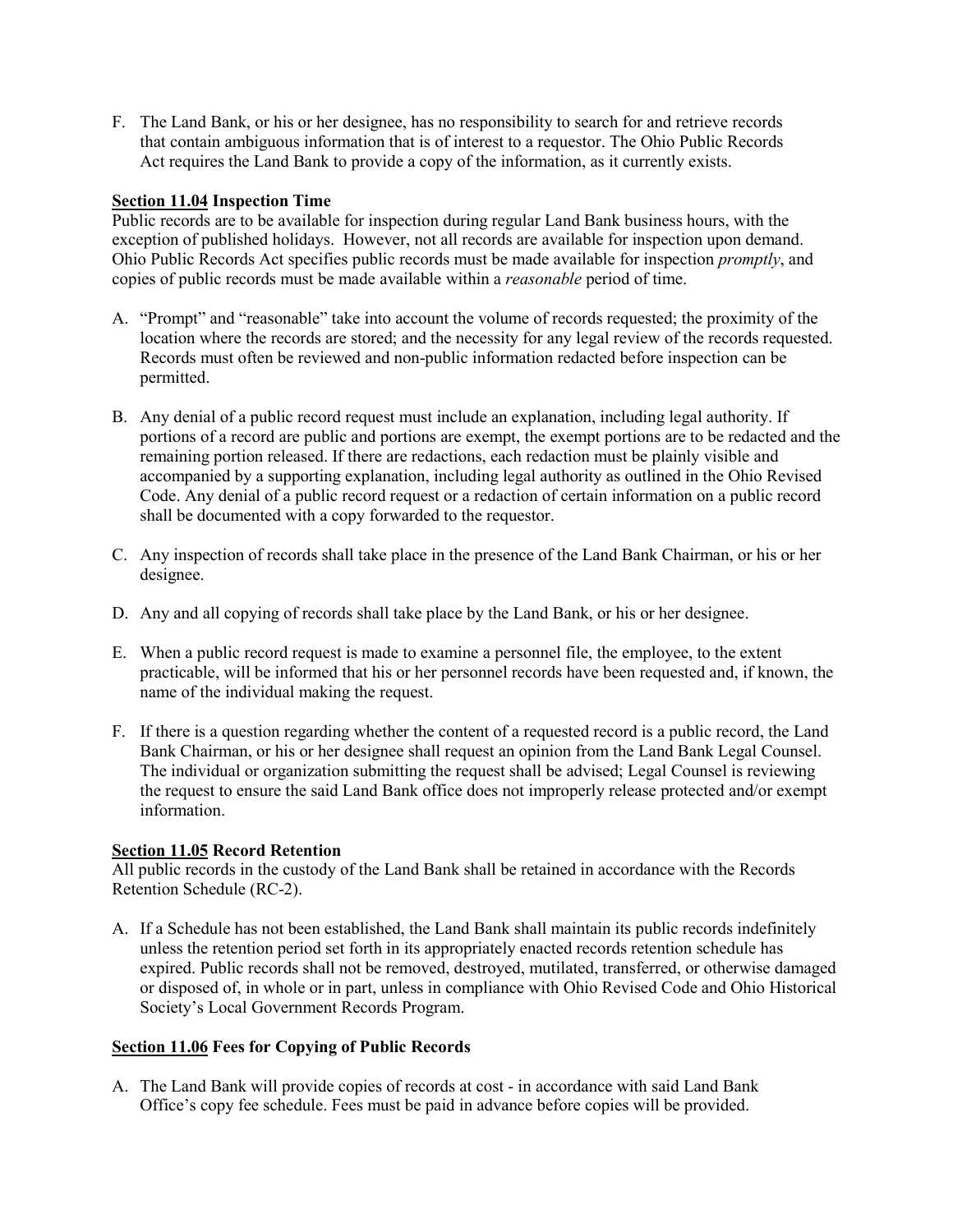- 1. The fee for letter / legal size paper copies in this office will be: \$.10 per page.
- 2. The fee for downloaded computer files to a compact disc or digital video disc is \$.50 per disc.
- 3. The fee for downloaded computer files to an 8GB USB flash drive is \$8.00 per drive.
- 4. There shall be no fee for documents e-mailed.
- B. Individuals or organizations may ask that documents be mailed to them via U.S. mail. They shall be charged the actual cost of the postage and mailing supplies in addition to the cost of copies prior to mailing.
- C. The Land Bank Chairman, or his or her designee may waive the fee provisions under this policy when a request to obtain copies of records is made:
	- 1. By another governmental agency;
	- 2. By an authorized representative of another governmental agency;
	- 3. In accordance with a Court Order.

#### **Section 11.07 E-mail**

- A. Documents in electronic mail format are records as defined in Ohio Revised Code section 149.43, when their content relates to the business of the Land Bank office. E-mail is to be treated in the same fashion as records in other formats and should follow the same retention schedules.
	- 1. All record requests shall conform to Section 11.03 of this policy.

#### **Section 11.08 Disclaimer**

A. The Land Bank will conform to the requirements of the Ohio Public Records Act as described in Section 149.43 of the Ohio Revised Code. Any amendments to this section of law take precedence over this policy.